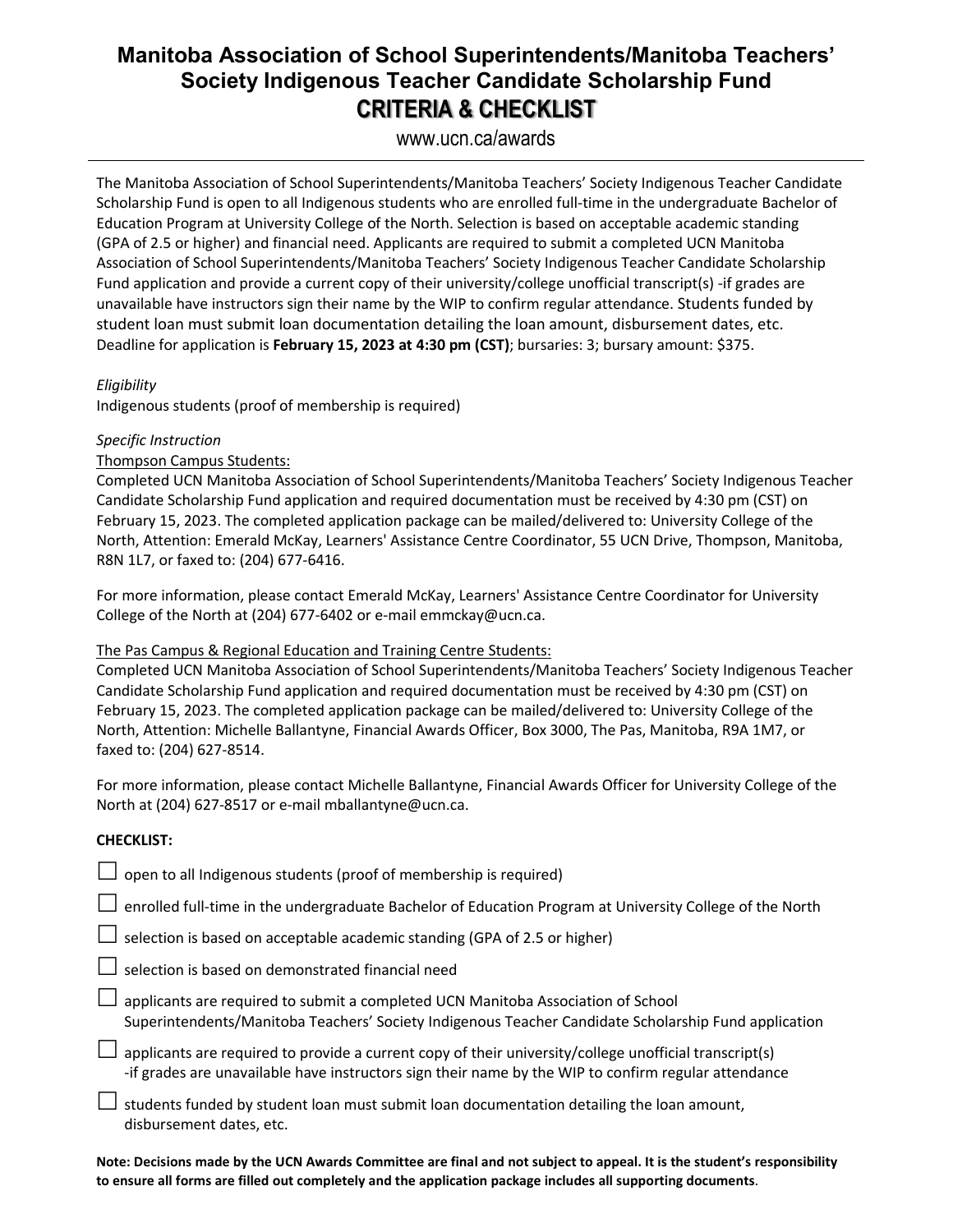

**The Pas Campus & Regional Education and Training Centre Students**

Michelle Ballantyne, Financial Awards Officer Box 3000, The Pas, Manitoba, R9A 1M7 Phone: (204) 627-8517 Fax: (204) 627-8514 Toll-free: 1-866-627-8500 Extension: 8517

**Thompson Campus Students**

Emerald McKay, Learners' Assistance Centre Coordinator 55 UCN Drive, Thompson, Manitoba, R8N 1L7 Phone: (204) 677-6402 Fax: (204) 677-6416 Toll-free: 1-866-677-6450 Extension: 6402

# **Award, Bursary & Scholarship Application**

| -PRINT ALL INFORMATION IN BLACK INK ONLY-                                                                                                                           |                                                                                                                 |           | APPLICATION AVAILABLE IN ANOTHER FORMAT UPON REQUEST.                       |         |       |                   |                                                                 |  |  |
|---------------------------------------------------------------------------------------------------------------------------------------------------------------------|-----------------------------------------------------------------------------------------------------------------|-----------|-----------------------------------------------------------------------------|---------|-------|-------------------|-----------------------------------------------------------------|--|--|
| Name of award applying for:<br>Manitoba Association of School Superintendents/Manitoba Teachers'                                                                    |                                                                                                                 |           |                                                                             |         |       |                   | Date: (yyyy/mm/dd)                                              |  |  |
| Society Indigenous Teacher Candidate Scholarship Fund                                                                                                               |                                                                                                                 |           |                                                                             |         |       |                   |                                                                 |  |  |
| PERSONAL INFORMATION                                                                                                                                                |                                                                                                                 |           |                                                                             |         |       |                   |                                                                 |  |  |
| Student number:                                                                                                                                                     |                                                                                                                 |           | Social insurance number:                                                    |         |       |                   |                                                                 |  |  |
|                                                                                                                                                                     |                                                                                                                 |           |                                                                             |         |       |                   |                                                                 |  |  |
| First name:                                                                                                                                                         |                                                                                                                 |           | Last name:                                                                  |         |       |                   |                                                                 |  |  |
|                                                                                                                                                                     |                                                                                                                 |           |                                                                             |         |       |                   |                                                                 |  |  |
| Date of birth: (yyyy/mm/dd)                                                                                                                                         | Gender:                                                                                                         |           | Marital status:                                                             |         |       |                   |                                                                 |  |  |
|                                                                                                                                                                     |                                                                                                                 |           | Single $\Box$ Married $\Box$ Common-law $\Box$ Separated, divorced, widowed |         |       |                   |                                                                 |  |  |
| Indigenous ancestry: (please attach copy of proof of Indigenous status)                                                                                             |                                                                                                                 |           |                                                                             |         |       |                   |                                                                 |  |  |
| $\Box$ Inuit $\Box$ Non-Status $\Box$ Métis $\Box$ Status                                                                                                           |                                                                                                                 |           |                                                                             |         |       |                   |                                                                 |  |  |
| Permanent mailing address:                                                                                                                                          |                                                                                                                 |           |                                                                             |         |       |                   |                                                                 |  |  |
|                                                                                                                                                                     |                                                                                                                 |           |                                                                             |         |       |                   |                                                                 |  |  |
| City:                                                                                                                                                               |                                                                                                                 | Province: |                                                                             |         |       |                   | Postal code:                                                    |  |  |
|                                                                                                                                                                     |                                                                                                                 |           |                                                                             |         |       |                   |                                                                 |  |  |
| Phone:                                                                                                                                                              |                                                                                                                 |           |                                                                             | E-mail: |       |                   |                                                                 |  |  |
| $(H)$ (<br>(C) (                                                                                                                                                    | $(W)$ (                                                                                                         |           |                                                                             |         |       |                   |                                                                 |  |  |
| <b>EDUCATIONAL BACKGROUND</b>                                                                                                                                       |                                                                                                                 |           |                                                                             |         |       |                   |                                                                 |  |  |
| University/college program of study:                                                                                                                                |                                                                                                                 |           | Term:                                                                       |         |       | Enrolled in:      |                                                                 |  |  |
|                                                                                                                                                                     |                                                                                                                 |           |                                                                             |         |       |                   | $\Box$ Full-time studies $\Box$ Part-time studies               |  |  |
| Term GPA: (please attach current copy of unofficial transcript(s); if grades are<br>unavailable have your instructors sign their name by the WIP to confirm regular |                                                                                                                 |           | Course-load for term:                                                       |         |       |                   | Program length: (e.g. year 2 of 4 year program)                 |  |  |
| attendance)                                                                                                                                                         |                                                                                                                 |           |                                                                             | $\%$    | year_ |                   | of                                                              |  |  |
| <b>FAMILY INFORMATION</b>                                                                                                                                           |                                                                                                                 |           |                                                                             |         |       |                   |                                                                 |  |  |
| Number of dependents under the age of 18 residing with you:                                                                                                         |                                                                                                                 |           |                                                                             |         |       |                   |                                                                 |  |  |
| $\Box$ 1 $\Box$ 2 $\Box$ 3 $\Box$ 4 $\Box$ 5 $\Box$ 6 $\Box$ 7 $\Box$ 8 $\Box$ 9 $\Box$ 10 $\Box$ Not applicable                                                    |                                                                                                                 |           |                                                                             |         |       |                   |                                                                 |  |  |
| List ages of dependents:<br>Is spouse, common-law:                                                                                                                  |                                                                                                                 |           |                                                                             |         |       |                   |                                                                 |  |  |
|                                                                                                                                                                     |                                                                                                                 |           |                                                                             |         |       |                   | Employed $\Box$ Unemployed $\Box$ Student $\Box$ Not applicable |  |  |
| <b>FUNDING SOURCES</b>                                                                                                                                              |                                                                                                                 |           |                                                                             |         |       |                   |                                                                 |  |  |
| How will you be financing your education? (please check those that apply)                                                                                           |                                                                                                                 |           |                                                                             |         |       |                   |                                                                 |  |  |
| □ Canada/Manitoba Student Loan/Grants/Bursaries/Scholarships/Awards (please attach proof of loan amount and loan details, e.g. disbursement dates, etc.)            |                                                                                                                 |           |                                                                             |         |       |                   |                                                                 |  |  |
| Manitoba Employment & Training Services □ Parent/s, Relative, Donor                                                                                                 |                                                                                                                 |           |                                                                             |         |       |                   |                                                                 |  |  |
| Band, Tribal Council, Manitoba Metis Federation (name) _________________________                                                                                    |                                                                                                                 |           |                                                                             |         |       |                   |                                                                 |  |  |
| Financing will be:                                                                                                                                                  |                                                                                                                 |           |                                                                             |         |       |                   |                                                                 |  |  |
| □ Full (books, tuition/fees and living allowance) □ Partial (please circle those that apply: books, tuition/fees, living allowance)                                 |                                                                                                                 |           |                                                                             |         |       |                   |                                                                 |  |  |
| List funding source name(s) and percent or amount of financing for term:                                                                                            |                                                                                                                 |           |                                                                             |         |       |                   |                                                                 |  |  |
| Source Name(s)                                                                                                                                                      |                                                                                                                 |           |                                                                             |         |       | Percent or Amount |                                                                 |  |  |
|                                                                                                                                                                     | the contract of the contract of the contract of the contract of the contract of the contract of the contract of |           |                                                                             |         |       |                   | $\frac{1}{2}$ % or \$                                           |  |  |
|                                                                                                                                                                     |                                                                                                                 |           |                                                                             |         |       |                   | _______________ % or \$ ______________                          |  |  |
|                                                                                                                                                                     |                                                                                                                 |           |                                                                             |         |       |                   | $%$ or $\frac{6}{100}$                                          |  |  |
|                                                                                                                                                                     |                                                                                                                 |           |                                                                             |         |       |                   |                                                                 |  |  |